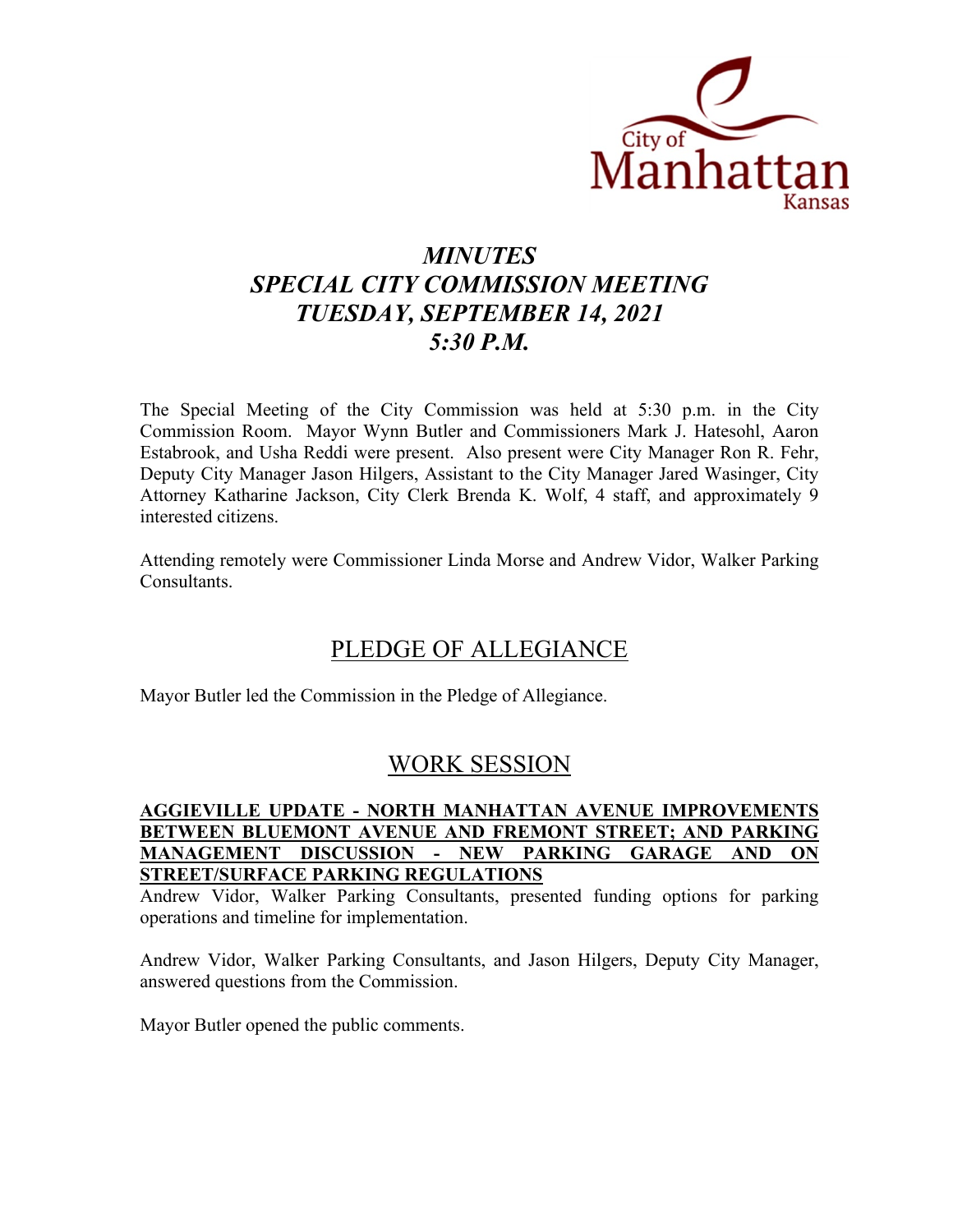**Minutes** Special City Commission Meeting September 14, 2021 Page 2

### WORK SESSION *(CONTINUED)*

#### **AGGIEVILLE UPDATE - NORTH MANHATTAN AVENUE IMPROVEMENTS BETWEEN BLUEMONT AVENUE AND FREMONT STREET; AND PARKING MANAGEMENT DISCUSSION - NEW PARKING GARAGE AND ON STREET/SURFACE PARKING REGULATIONS**

Monica Macfarlane, 213 Parker Drive, asked if it would be possible to allow overnight parking as an option to discourage drunk driving, if the app could be used to report a broken down vehicle, if the app would be used throughout the entire city, and if the parking garage would be structured to where a person could not back into the stall so that the license plate could be scanned if a tag was not on the front of a vehicle.

Dennis Cook, Executive Director, Aggieville Business Association, stated that the compromise with the parking garage separate from the on-street parking was a big deal due to construction for the next four to five years and that they did not want to penalize the customers for coming into Aggieville. He said that he appreciated City Administration listening to the Aggieville businesses and taking their concerns to heart and with the flexibility in the parking garage to allow for longer hours for employees this will help in keeping their vehicles off the street.

Hearing no comments, Mayor Butler closed the public comments.

Jason Hilgers, Deputy City Manager, explained the benefits of having license plate recognition technology.

Kelly Thompson, Senior Landscape Architect, Olsson Design Studio, presented updated design renderings of North Manhattan Avenue between Bluemont Avenue and Fremont Street and the three design options of the proposed tabletop at the intersection of North Manhattan Avenue and Moro Street. He then answered questions from Commission.

Mark Bachamp, Olsson, presented the plans for underground utilities.

Barry Schmidt, McCownGordon Construction, presented the proposed phasing of the project. He then answered questions from Commission.

Mark Bachamp, Olsson, presented the schedule of the project.

Rob Ott, Director of Public Works, presented an update to the Aggieville Infrastructure for water, sanitary sewer, and storm sewer and the future phases of construction for Aggieville. He then answered questions from the Commission.

Rob Ott, Director of Public Works; Mark Bachamp, Olsson; and Jason Hilgers, Deputy City Manager, answered questions from the Commission.